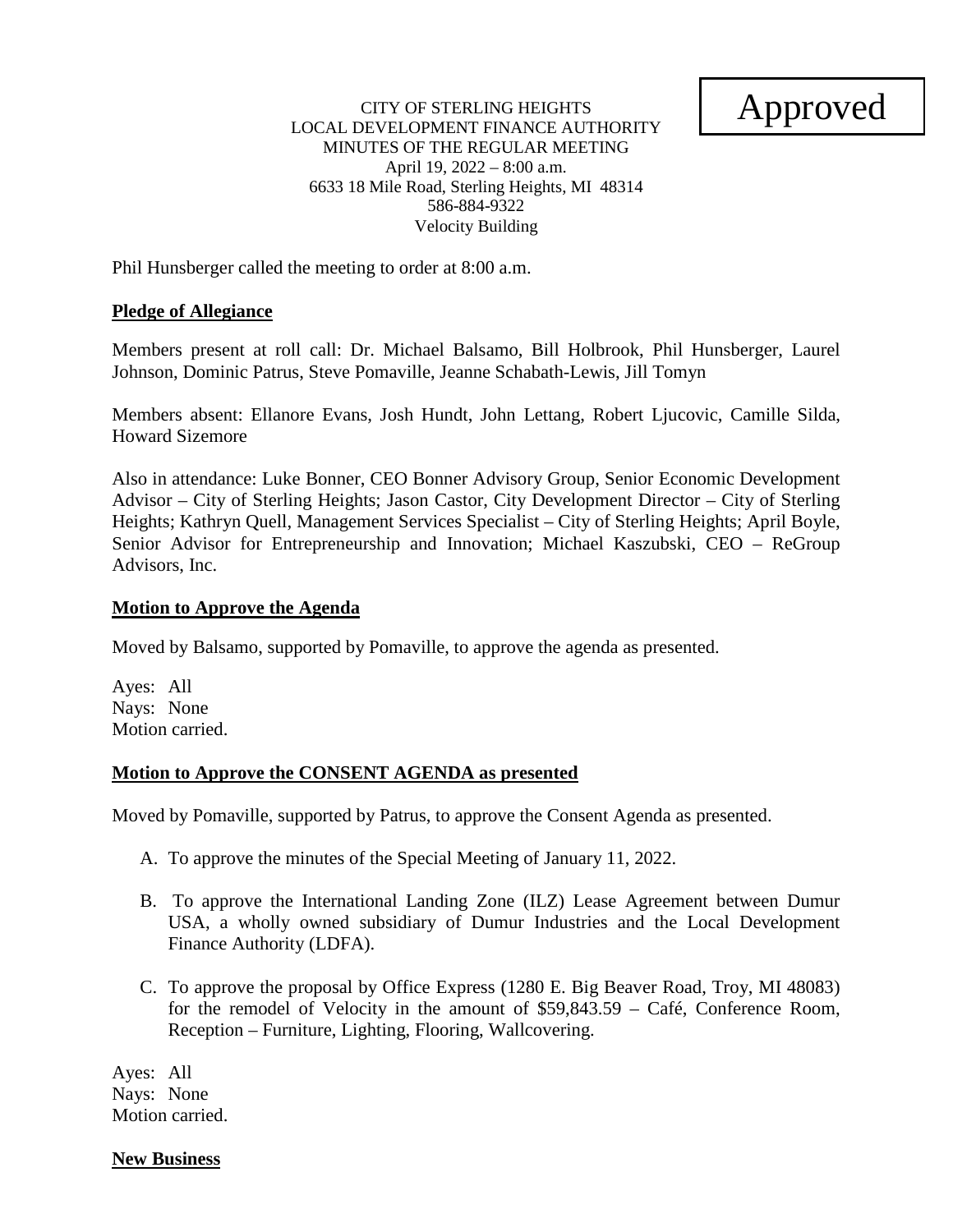# **To approve the 2022/2023 Budget Proposal for the Local Development Finance Authority (LDFA).**

Ms. Quell presented the proposed 2022/2023 Budget, with supporting documentation, and explained each line item in detail for the Local Development Finance Authority. This proposal will be presented and approved by City Council and then presented to the LDFA in June for adoption.

Moved by Pomaville, supported by Patrus, to approve the 2022/2023 Budget Proposal for the Local Development Finance Authority (LDFA).

# **Update of Velocity Strategic Plan**

Ms. Boyle stated that she has met with and interviewed many people. From these interviews, she is working with the consulting firm, Strategiz, to develop the strategic plan for Velocity. Ms. Boyle stated that the next steps would be recommendations and implementation. Mr. Pomaville inquired as to when the plan will be complete and presented to the LDFA Board. Ms. Boyle responded four weeks. Mr. Pomaville stated that, logically, a plan should be presented and approved, and then hire according to the plan. Mr. Pomaville stated that the items on the agenda today are requesting hiring without a plan. Ms. Boyle stated that it's a chicken and egg situation. Ms. Boyle said to have services available and get prepared to implement the plan when ready. Mr. Pomaville requested that the Board hear the plan before spending. Mr. Hunsberger stated that he agrees with Mr. Pomaville and before spending, see how it fits into the plan. Mr. Hunsberger suggested that Ms. Boyle present the remaining agenda items.

# **To consider the Consulting Agreement between the City of Sterling Heights Local Development Finance Authority and Down's Diversity Initiatives, LLC, a community and economic development consultancy specializing in program design and facilitation focused on real estate, entrepreneurship and workforce development.**

Ms. Boyle stated that the EIR program seemed to be quite successful and a useful resource for businesses. Ms. Boyle is recommending a contract with Rachele Downs for weekly office hours and to develop a referral network. Ms. Boyle said Ms. Downs is a strong candidate for the position. One of Ms. Down's tasks would be to put together an assessment form and gather data. Mr. Pomaville inquired as to how Ms. Boyle found Ms. Downs. Ms. Boyle stated that she had worked with her in the past. Mr. Pomaville confirmed that the contract was for 10 hours/week. Mr. Hunsberger inquired that the contract stated that 80% is working with clients, however, if we don't have any clients, is the LDFA still paying her. Ms. Boyle stated yes and that part of her role is to build a program. Mr. Holbrook stated that he agreed with Mr. Pomaville in that the LDFA Board needs to see a plan. Mr. Hunsberger inquired if the LDFA could approve a 2 month start on a trial basis and then extend. Ms. Boyle stated that ReGroup is a pilot with five companies. Ms. Boyle said the EIR is something we need to spend money on to bring start up activity. Mr. Pomaville stated that, as a Board member, it is important to have all of the information to make decisions, especially in spending taxpayer dollars. Dr. Balsalmo stated that a strategic plan is always ongoing in development. Mr. Patrus said the contract has a 30-day cancellation if the Board does not see results. Ms. Schabath-Lewis stated that she is familiar with Rachele and from past experience, believes Rachele would bring a great network to the building.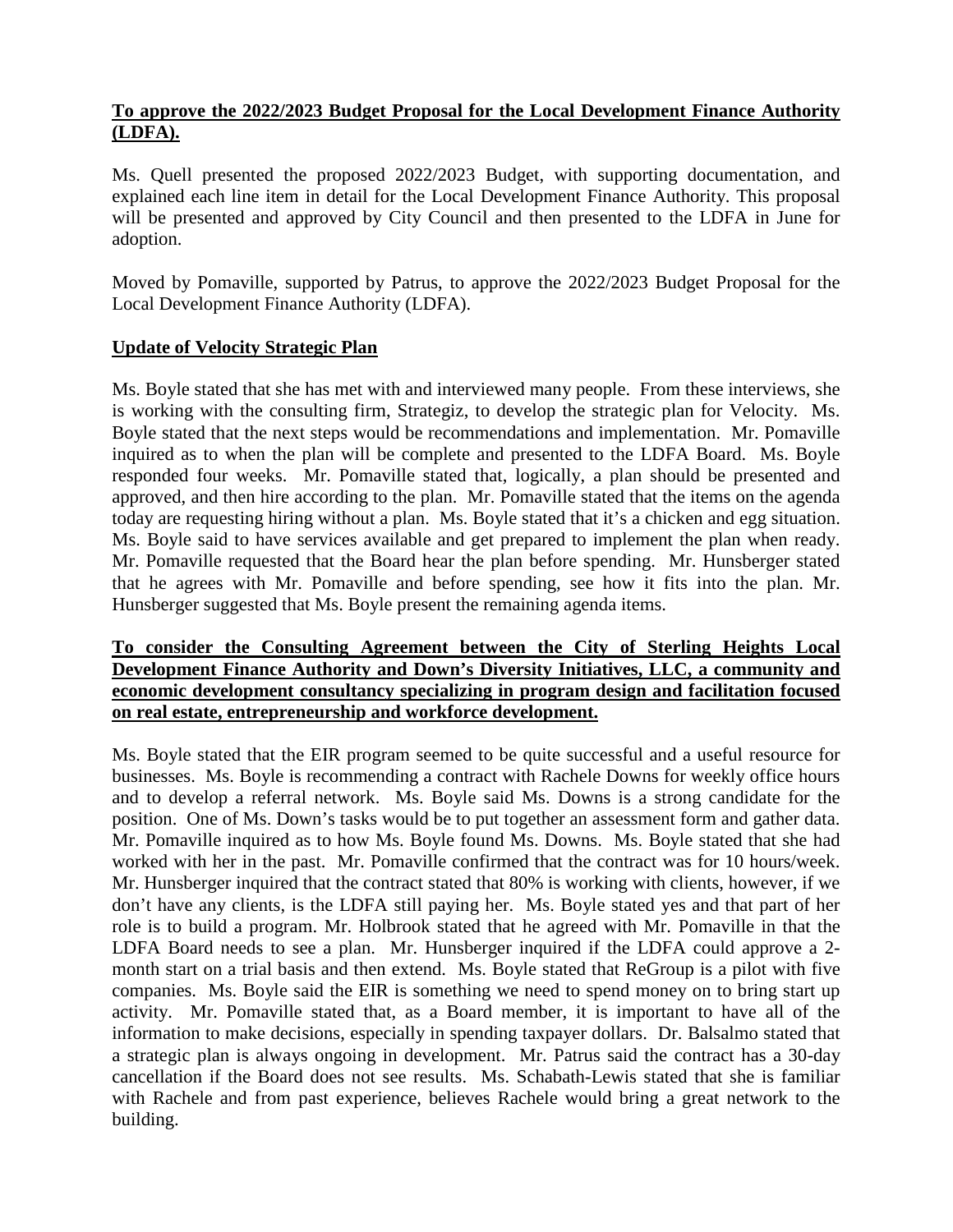Moved by Patrus, supported by Johnson to approve the Consulting Agreement between the City of Sterling Heights Local Development Finance Authority and Down's Diversity Initiatives, LLC, a community and economic development consultancy specializing in program design and facilitation focused on real estate, entrepreneurship and workforce development in the amount of \$4000/month and \$125/hour over 40 hours per month with pre-approval.

Ayes: All Nays: None Motion carried.

# **To consider the Consulting Agreement between the City of Sterling Heights Local Development Finance Authority and ReGroup Advisors, Inc. ReGroup Advisors will provide business and analysis and consulting services to the City of Sterling Heights – Local Development Finance Authority, 6633 18 Mile Road, Sterling Heights, MI 48314.**

Ms. Boyle stated that ReGroup has an existing plan to accelerate companies. Ms. Boyle said that Luke Bonner has been in conversation with ReGroup and she had also met with Mike and looked at the process. Ms. Boyle stated that she thinks it is a great program to pilot here on a limited basis of five companies. Ms. Boyle said the program consists of wrapping around experts in a three-step process. Ms. Boyle said a similar, successful model, that has been proven to work, is Ann Arbor Spark. Mr. Kaszubski said the program is written with milestones and controlled spending, starting with \$3000, then, if the company moves on, the amount is an additional \$23,000. Mr. Hunsberger stated that there seems to be some overlap with ReGroup and Rachele Downs's EIR program. Ms. Boyle stated that the EIR program is front door. Ms. Boyle said Rachele would evaluate and then see if they are a fit for ReGroup. Mr. Hunsberger inquired if the company pays the fee. Ms. Boyle stated that hopefully it becomes such a success and becomes a hot commodity and people are willing to pay for it. Ms. Boyle said this proposal is for the LDFA to pay for each company.

Moved by Patrus, supported by Johnson to approve the Consulting Agreement between the City of Sterling Heights Local Development Finance Authority and ReGroup Advisors, Inc. ReGroup Advisors will provide business and analysis and consulting services to the City of Sterling Heights – Local Development Finance Authority, 6633 18 Mile Road, Sterling Heights, MI 48314 in the amount of \$130,000.

Ayes: All Nays: None Motion carried.

# **To consider the Consulting Agreement between the City of Sterling Heights Local Development Finance Authority and Hoyden Creative, a marketing and branding firm that will provide consulting services to The City of Sterling Heights – Local Development Finance Authority, 6633 18 Mile Road, Sterling Heights, MI 48314.**

Ms. Boyle stated that the branding with Hoyden would not start until the Strategic Plan is complete. Ms. Boyle said Hoyden would start updating the website. Ms. Boyle said the annual retainer is for marketing, communication, social media, press releases, and web updates. Ms. Boyle stated that there are three contracts, two being one-time costs and the third is an ongoing retainer. Mr. Hunsberger stated that the contracts are tied to the Strategic Plan, which has not been presented, to know and target who is the audience and what is the message. Ms. Boyle said some things happen simultaneously and these are part of the plan. Ms. Boyls stated this is the